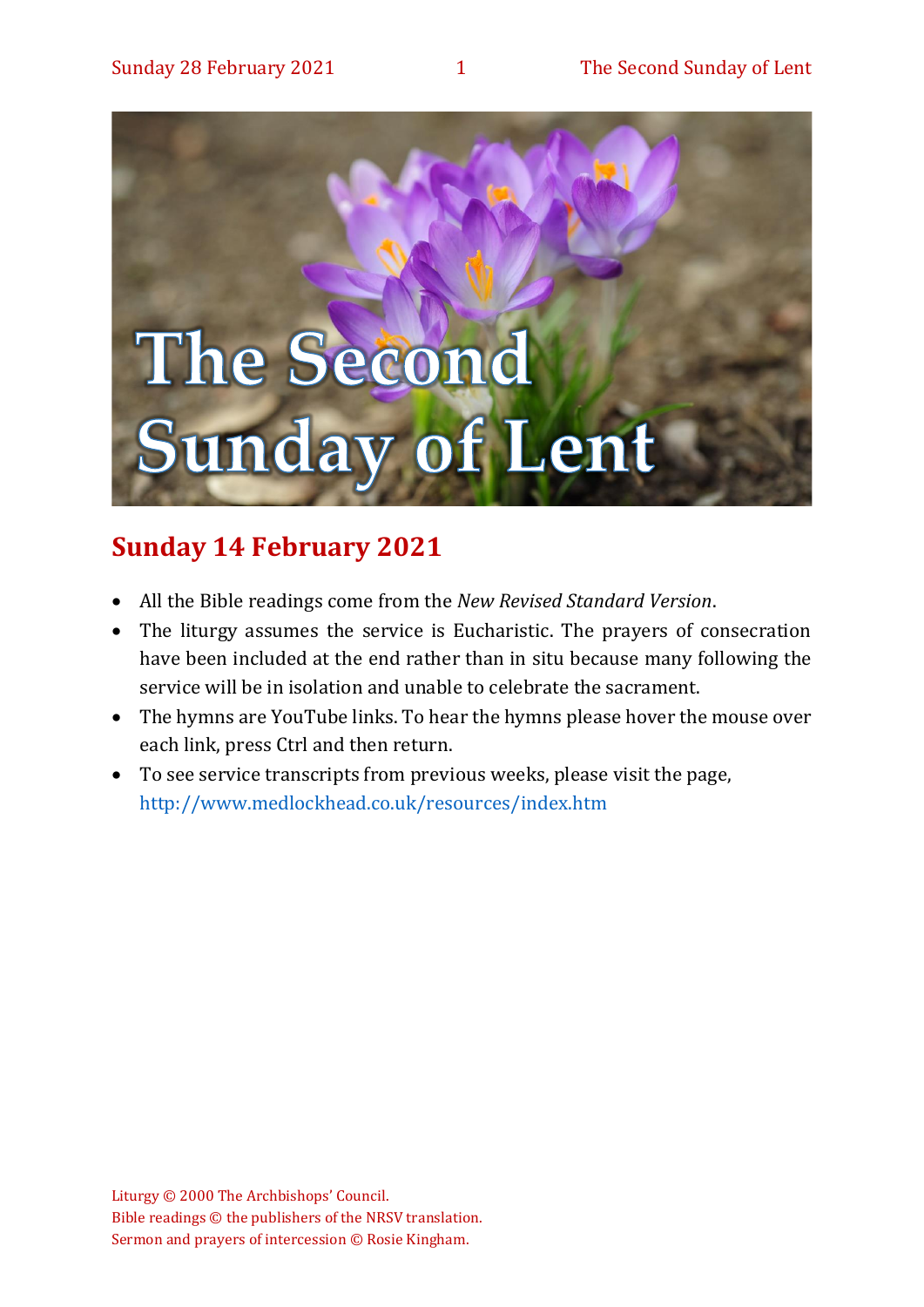#### Sunday 28 February 2021 2 The Second Sunday of Lent

## **Introduction and welcome**

HYMN 1 **[I the Lord of sea and sky](https://www.youtube.com/watch?v=cGNYDcqdl8g)** (please click on this link to hear the hymn)

## **The Welcome**

In the name of the Father, and of the Son, and of the Holy Spirit

All **Amen.**

The Lord be with you

All **And also with you.**

## **The Preparation**

All **Almighty God,**

**to whom all hearts are open, all desires known, and from whom no secrets are hidden: cleanse the thoughts of our hearts by the inspiration of your Holy Spirit, that we may perfectly love you, and worthily magnify your holy name; through Christ our Lord. Amen.**

Our Lord Jesus Christ said:

The first commandment is this:

'Hear, O Israel, the Lord our God is the only Lord.

You shall love the Lord your God with all your heart,

with all your soul, with all your mind,

and with all your strength.'

And the second is this: 'Love your neighbour as yourself.'

There is no other commandment greater than these.

On these two commandments hang all the law and the prophets.

#### All **Amen. Lord, have mercy.**

The sacrifice of God is a broken spirit; a broken and contrite heart God will not despise. Let us come to the Lord, who is full of compassion, and confess our sins in penitence and faith, firmly resolved to keep God's commandments and to live in love and peace with all.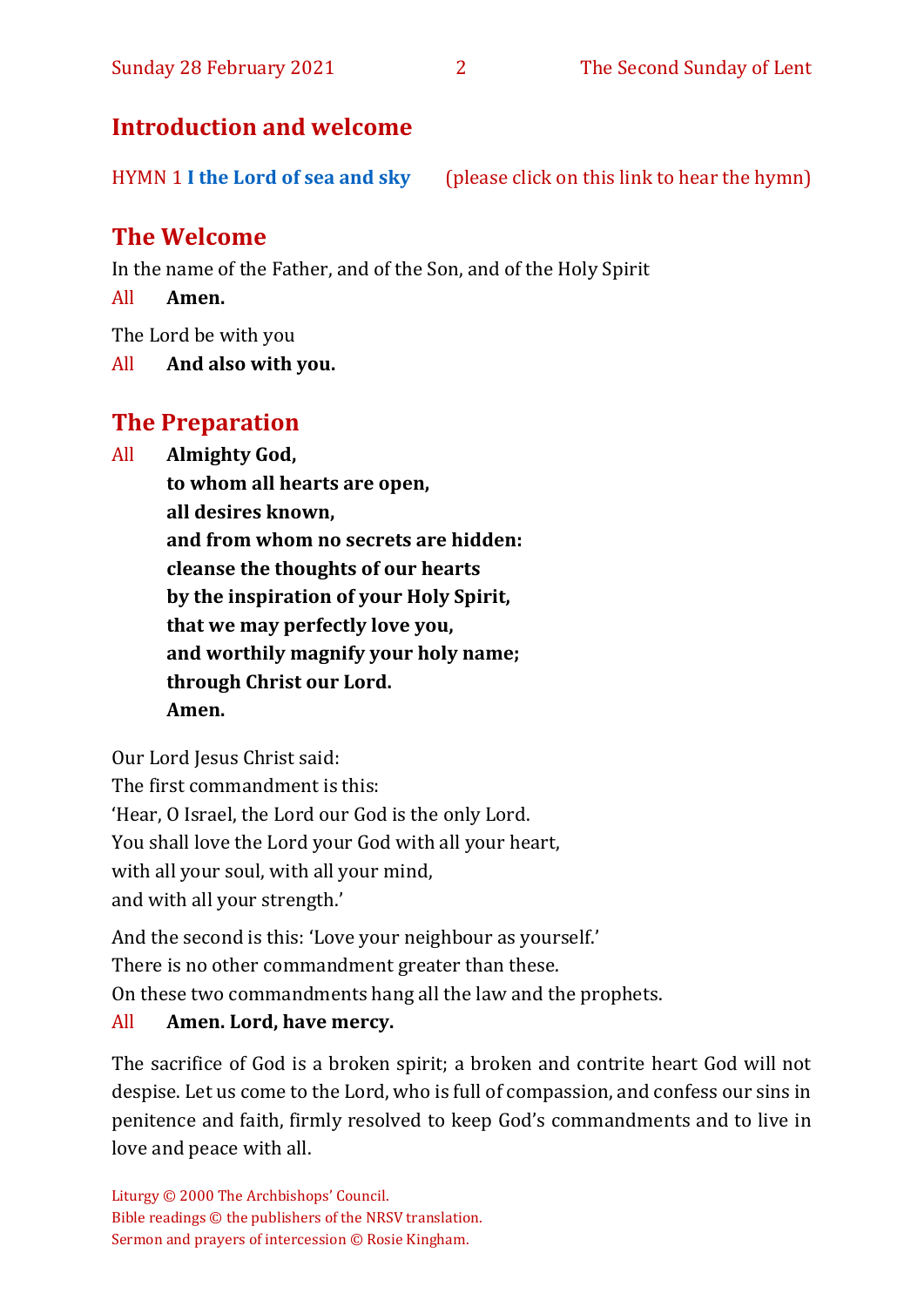All **Almighty God, our heavenly Father, we have sinned against you and against our neighbour in thought and word and deed, through negligence, through weakness, through our own deliberate fault. We are truly sorry and repent of all our sins. For the sake of your Son Jesus Christ, who died for us, forgive us all that is past and grant that we may serve you in newness of life to the glory of your name. Amen.**

Almighty God, who forgives all who truly repent, have mercy upon you, pardon and deliver you from all your sins, confirm and strengthen you in all goodness, and keep you in life eternal; through Jesus Christ our Lord. All **Amen.**

## **The Gloria**

The Gloria is usually omitted during Lent.

## **The Collect for the Sunday before Lent**

Almighty God, by the prayer and discipline of Lent may we enter into the mystery of Christ's sufferings, and by following in his Way come to share in his glory; through Jesus Christ our Lord All **Amen.**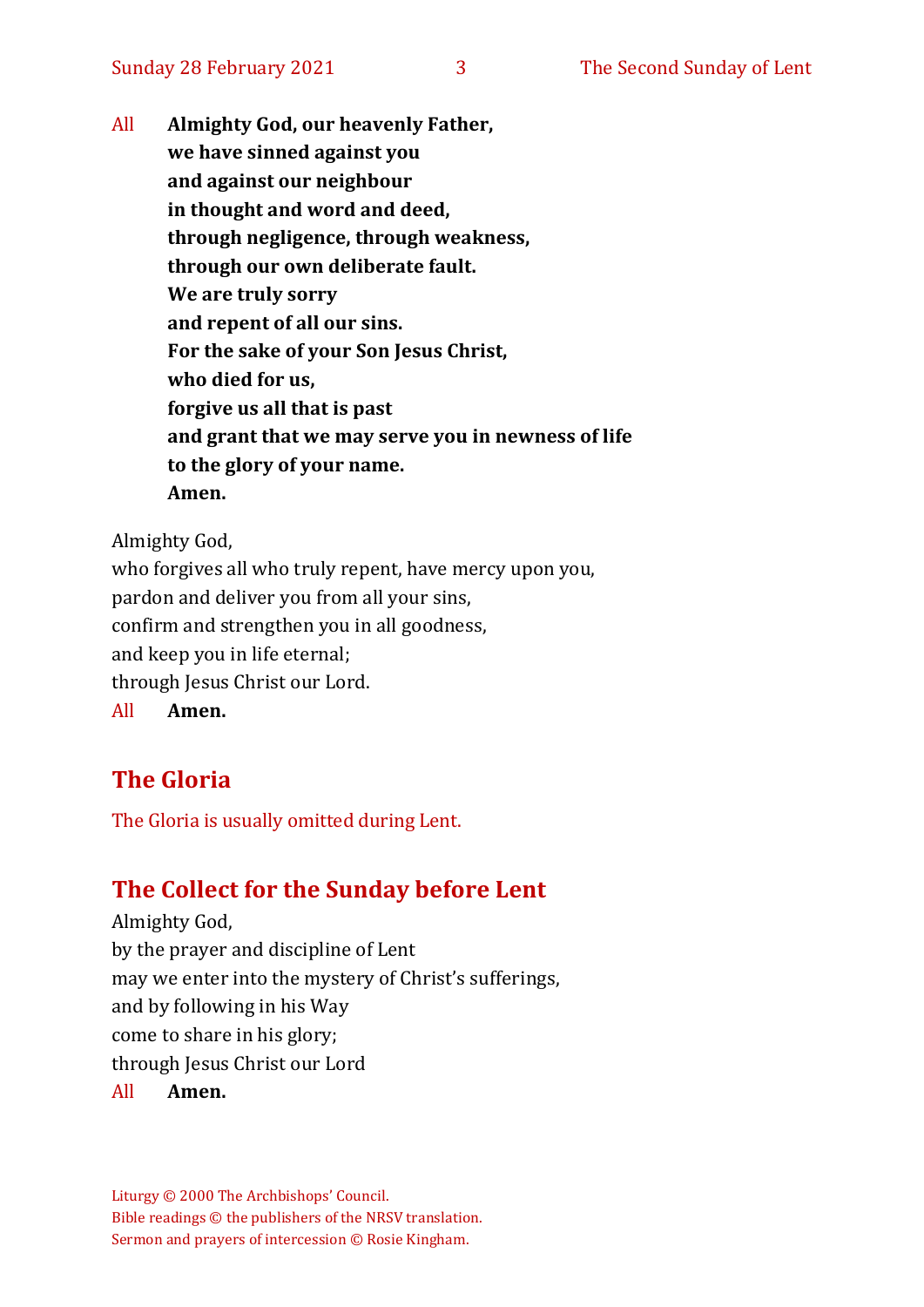## **First reading**

A reading from the First Book of Moses called Genesis

When Abram was ninety-nine years old, the Lord appeared to Abram, and said to him, 'I am God Almighty; walk before me, and be blameless. And I will make my covenant between me and you, and will make you exceedingly numerous.' Then Abram fell on his face [in worship]; and God said to him,

'As for me, this is my covenant with you: You shall be the ancestor of a multitude of nations. No longer shall your name be Abram, but your name shall be Abraham; for I have made you the ancestor of a multitude of nations. I will make you exceedingly fruitful; and I will make nations of you, and kings shall come from you.

I will establish my covenant between me and you, and your offspring after you throughout their generations, for an everlasting covenant, to be God to you and to your offspring after you. And I will give to you, and to your offspring after you, the land where you are now an alien, all the land of Canaan, for a perpetual holding; and I will be their God.' God said to Abraham, 'As for you, you shall keep my covenant, you and your offspring after you throughout their generations. This is my covenant, which you shall keep, between me and you and your offspring after you: Every male among you shall be circumcised. You shall circumcise the flesh of your foreskins, and it shall be a sign of the covenant between me and you. Throughout your generations every male among you shall be circumcised when he is eight days old, including the slave born in your house and the one bought with your money from any foreigner who is not of your offspring. Both the slave born in your house and the one bought with your money must be circumcised. So shall my covenant be in your flesh an everlasting covenant. Any uncircumcised male who is not circumcised in the flesh of his foreskin shall be cut off from his people; he has broken my covenant.'

God said to Abraham, 'As for Sarai your wife, you shall not call her Sarai, but Sarah shall be her name. I will bless her, and moreover I will give you a son by her. I will bless her, and she shall give rise to nations; kings of peoples shall come from her.' *Genesis 17:1–16*

This is the Word of the Lord

All **Thanks be to God.**

## **Second reading**

A reading from St Paul's Letter to the Romans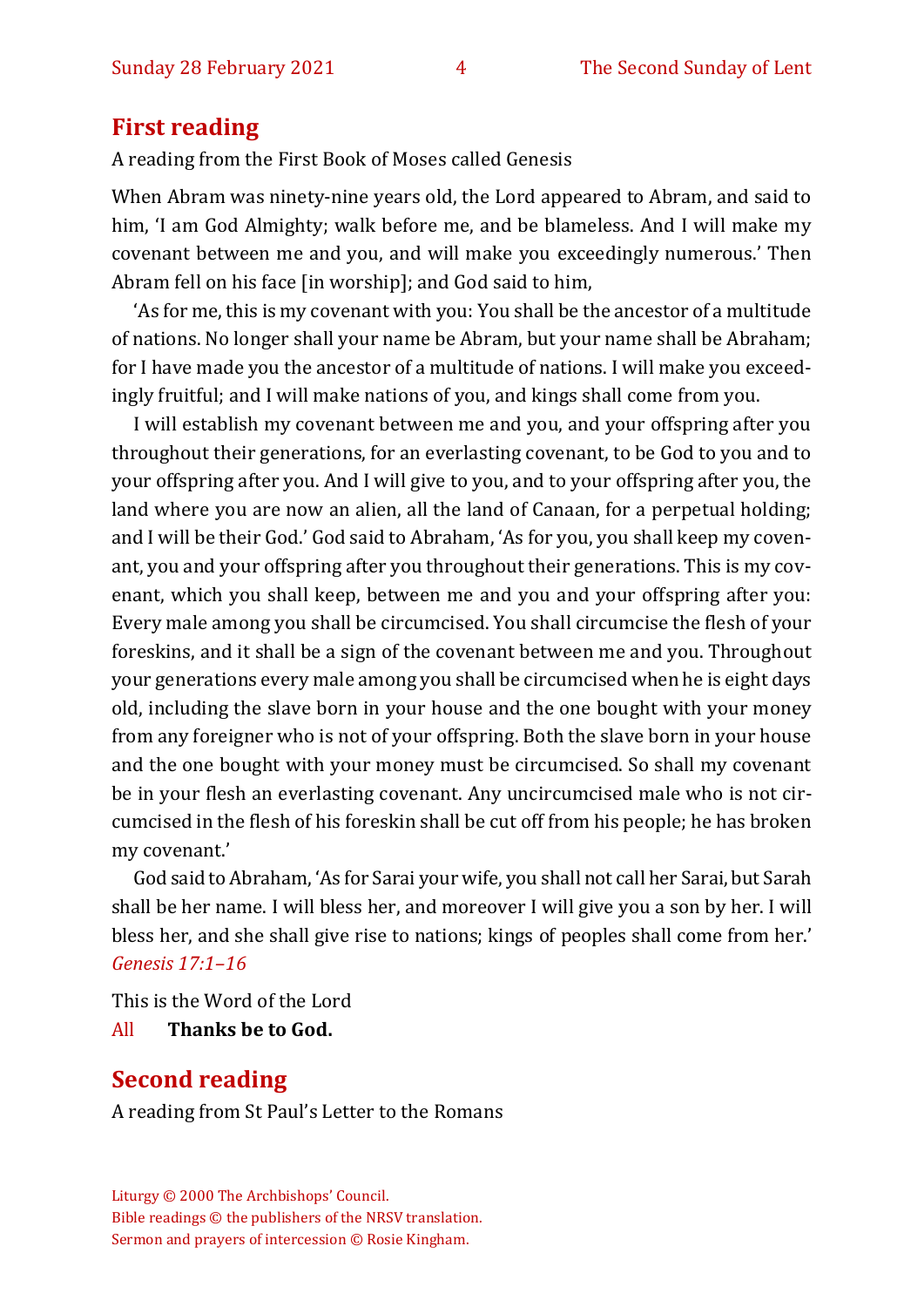For the promise that he would inherit the world did not come to Abraham or to his descendants through the law but through the righteousness of faith. If it is the adherents of the law who are to be the heirs, faith is null and the promise is void. For the law brings wrath; but where there is no law, neither is there violation. For this reason it depends on faith, in order that the promise may rest on grace and be guaranteed to all his descendants, not only to the adherents of the law but also to those who share the faith of Abraham (for he is the father of all of us, as it is written, 'I have made you the father of many nations') —in the presence of the God in whom he believed, who gives life to the dead and calls into existence the things that do not exist. Hoping against hope, he believed that he would become 'the father of many nations,' according to what was said, 'So numerous shall your descendants be.' He did not weaken in faith when he considered his own body, which was already as good as dead (for he was about a hundred years old), or when he considered the barrenness of Sarah's womb. No distrust made him waver concerning the promise of God, but he grew strong in his faith as he gave glory to God, being fully convinced that God was able to do what he had promised. Therefore his faith 'was reckoned to him as righteousness.'

Now the words, 'it was reckoned to him,' were written not for his sake alone, but for ours also. It will be reckoned to us who believe in him who raised Jesus our Lord from the dead, who was handed over to death for our trespasses and was raised for our justification. *Romans 4:13–25*

This is the Word of the Lord All **Thanks be to God.**

HYMN 2 **[Beyond the days](https://www.youtube.com/watch?v=kp3DWyqEN28)** (please click on this link to hear the hymn)

## **Gospel reading**

Hear the Gospel of our Lord Jesus Christ according to Mark

#### All **Glory to you O Lord.**

Jesus went on with his disciples to the villages of Caesarea Philippi; and on the way he asked his disciples, 'Who do people say that I am?' And they answered him, 'John the Baptist; and others, Elijah; and still others, one of the prophets.' He asked them, 'But who do you say that I am?' Peter answered him, 'You are the Messiah.' And he sternly ordered them not to tell anyone about him.

Then he began to teach them that the Son of Man must undergo great suffering, and be rejected by the elders, the chief priests, and the scribes, and be killed, and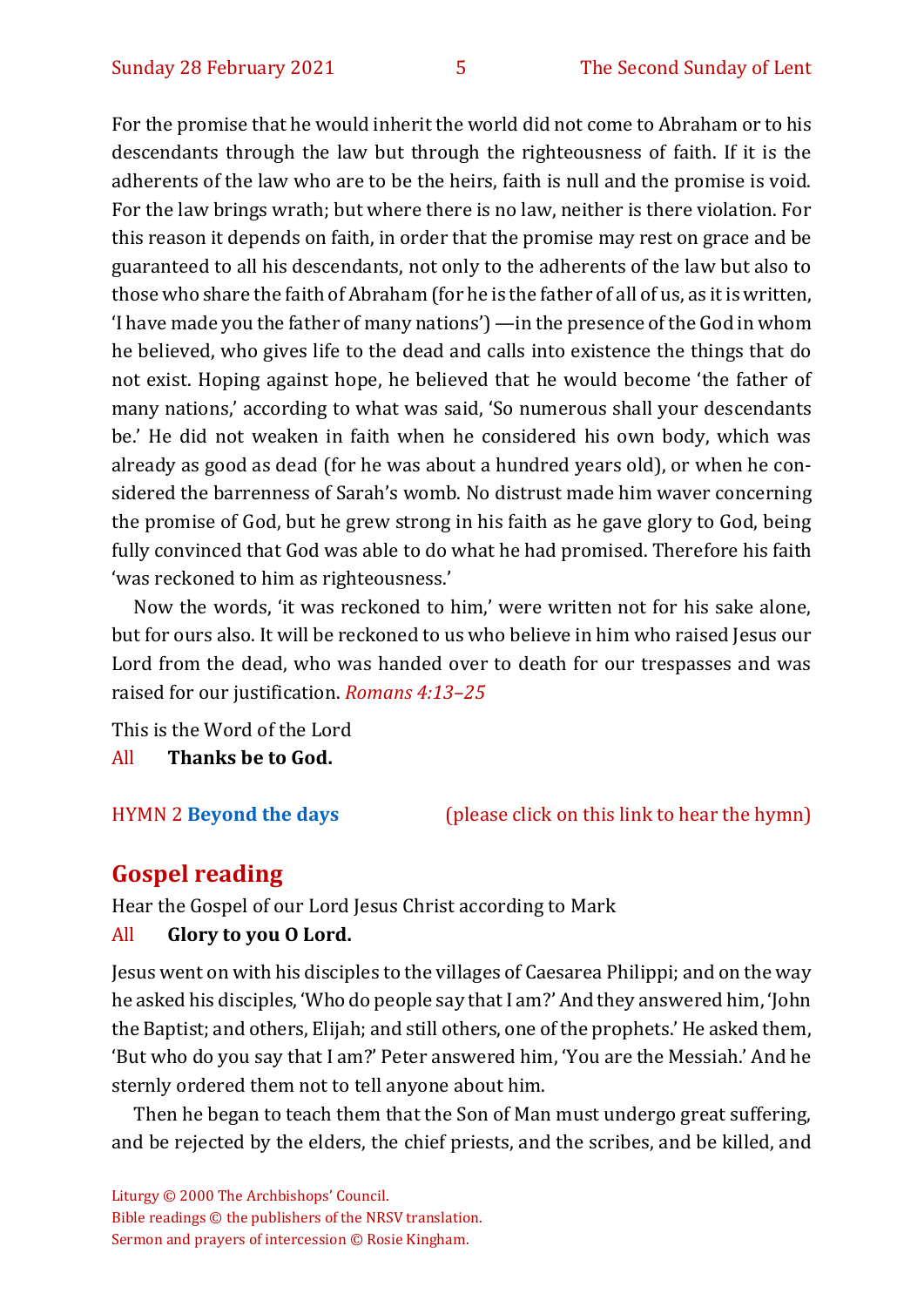after three days rise again. He said all this quite openly. And Peter took him aside and began to rebuke him. But turning and looking at his disciples, he rebuked Peter and said, 'Get behind me, Satan! For you are setting your mind not on divine things but on human things.'

He called the crowd with his disciples, and said to them, 'If any want to become my followers, let them deny themselves and take up their cross and follow me. For those who want to save their life will lose it, and those who lose their life for my sake, and for the sake of the gospel, will save it. For what will it profit them to gain the whole world and forfeit their life? Indeed, what can they give in return for their life? Those who are ashamed of me and of my words in this adulterous and sinful generation, of them the Son of Man will also be ashamed when he comes in the glory of his Father with the holy angels.' *Mark 8:27–38*

This is the Gospel of the Lord

#### All **Praise to you O Christ.**

#### **Sermon**

When I'm waiting in the virtual meeting room before and after meetings, I quite often hear my colleagues say 'I need to lose half a stone, so I'm giving up chocolate for Lent'—or similar. Then they get round to me, whom they know to be a Christian, and they ask me what I'm giving up. So I give them the explanation about Lent being a time for prayer, and penitence, in order to get closer to God and understand His purpose for me, and that we are walking with Jesus in the desert. At which point I usually get some variation on 'That doesn't sound like much fun. What's in it for you?'

And this makes me think about what I **am** doing for Lent. Very often we do things that, while good in themselves, are not in fact done for God. For example, we might give the money we would spent on chocolate to charity. Or we might temporarily move to a plant-based diet because this is better for the planet. All well and good, but they make US feel better. We know we need to do the selfexamination, the Bible reading, the prayer, the self-discipline and the obedience, but they are HARD. We put them off till tomorrow and forget about them, or just find them too hard and stop doing them, or we feel guilty about not doing them but still don't do them. The thing about Lent, though, is that it is a time for change, and the things we do for Lent often don't change us. They might change our weight, or our bank balance, or our perception of ourselves, but they don't change the fundamental self, or our relationship with God.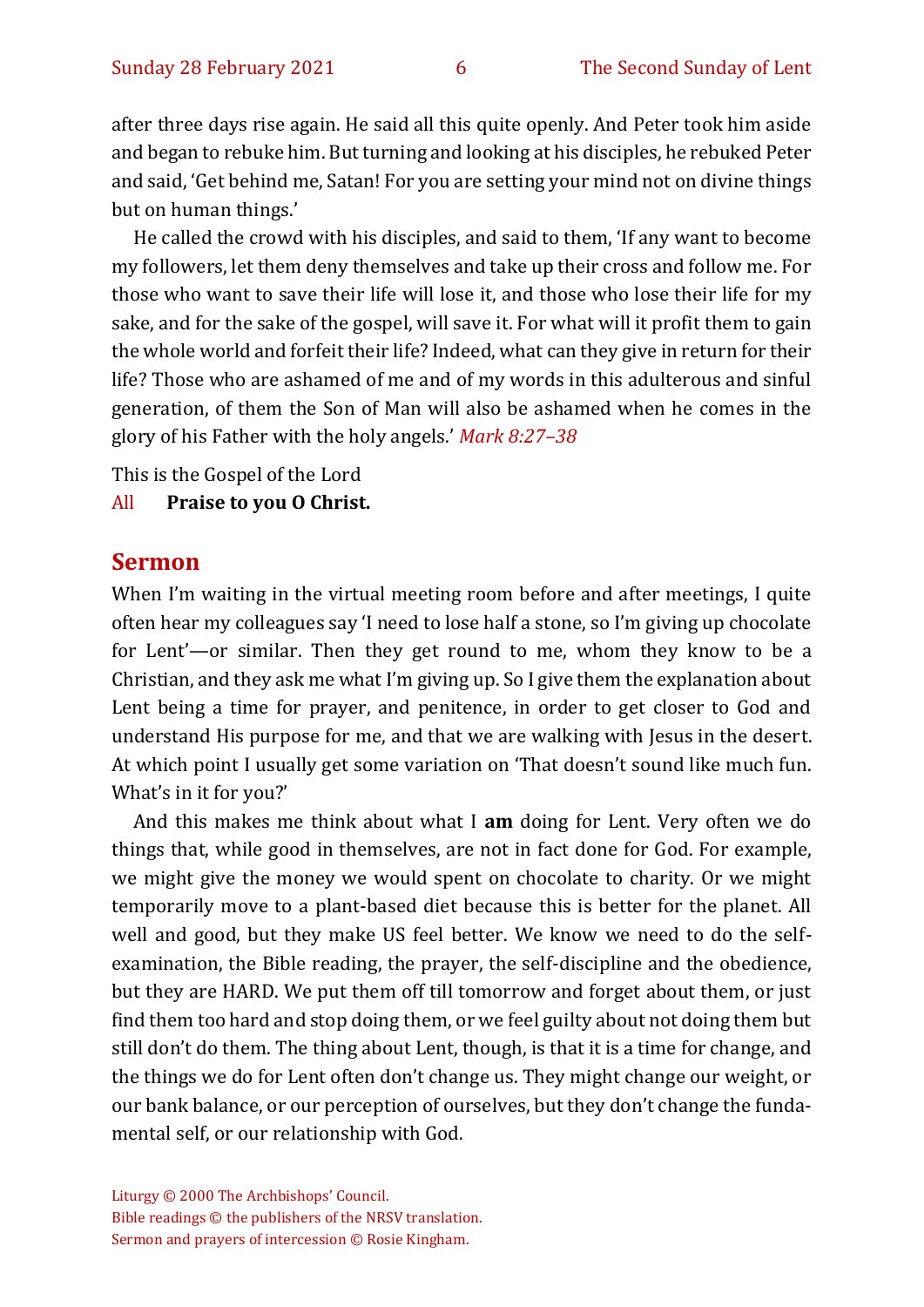And our faith means that we need to get closer to God to understand His purpose for us. We can see this in the readings. By faith, Abram got closer to God and became Abraham, with a clear purpose. We see Peter in the process of getting closer to Jesus, and though he doesn't yet understand, he is changed into the person to whom Jesus entrusts his Church when he tells Peter to 'feed my lambs'. Jesus Himself went into the desert to learn God's purpose, and came out changed. We must change, too.

Lent should be the chrysalis stage of our Christian life. We enter it as big fat caterpillars, full of selfish thoughts and earthbound desires (and chocolate …); and we come out the other side transformed into beautiful butterflies, soaring to Heaven, willing and able to receive and tell out the glorious message of resurrection and redemption. But what happens inside the chrysalis is a bit grim. There is no tinkering about the edges. It is a complete breakdown of the old, before the miraculous transformation into something new and wonderful can happen.

We need to break down the old us to be transformed into Easter people, so we have to do the hard bits. Why have I given up chocolate? How does it advance my relationship with God? Is it teaching me something (e.g. self-discipline) that I can use for God in another way, maybe by applying it to prayer or Bible reading? What does God want me to do for other people? What am I doing that God wants me to stop doing? I'm sorry, Lord, help me not to do it again. Am I even listening to God, or just asking Him for things, even if the things are for the benefit of others? We may not like the answers!

The way we move through Lent, the results of our self-examination, the purpose God has for us, will be different for each of us, and we will all find it hard. But guess what! God will help us through if we ask Him. He wants us to come safely through the chrysalis, whatever kind of butterfly we turn out to be. He wants us to forge new and better relationships with Him, and to understand what He wants us to be. So, in the name of Jesus and with the help of God, even though it scares me, and I'll probably end up as a Cabbage White not a Swallowtail, I am going to stop being a caterpillar, and get broken down and rebuilt as the best butterfly I can be in His service. Will you?

#### **The Creed**

Do you believe and trust in God the Father, the source of all being and life, the one for whom we exist? All **We believe and trust in him.**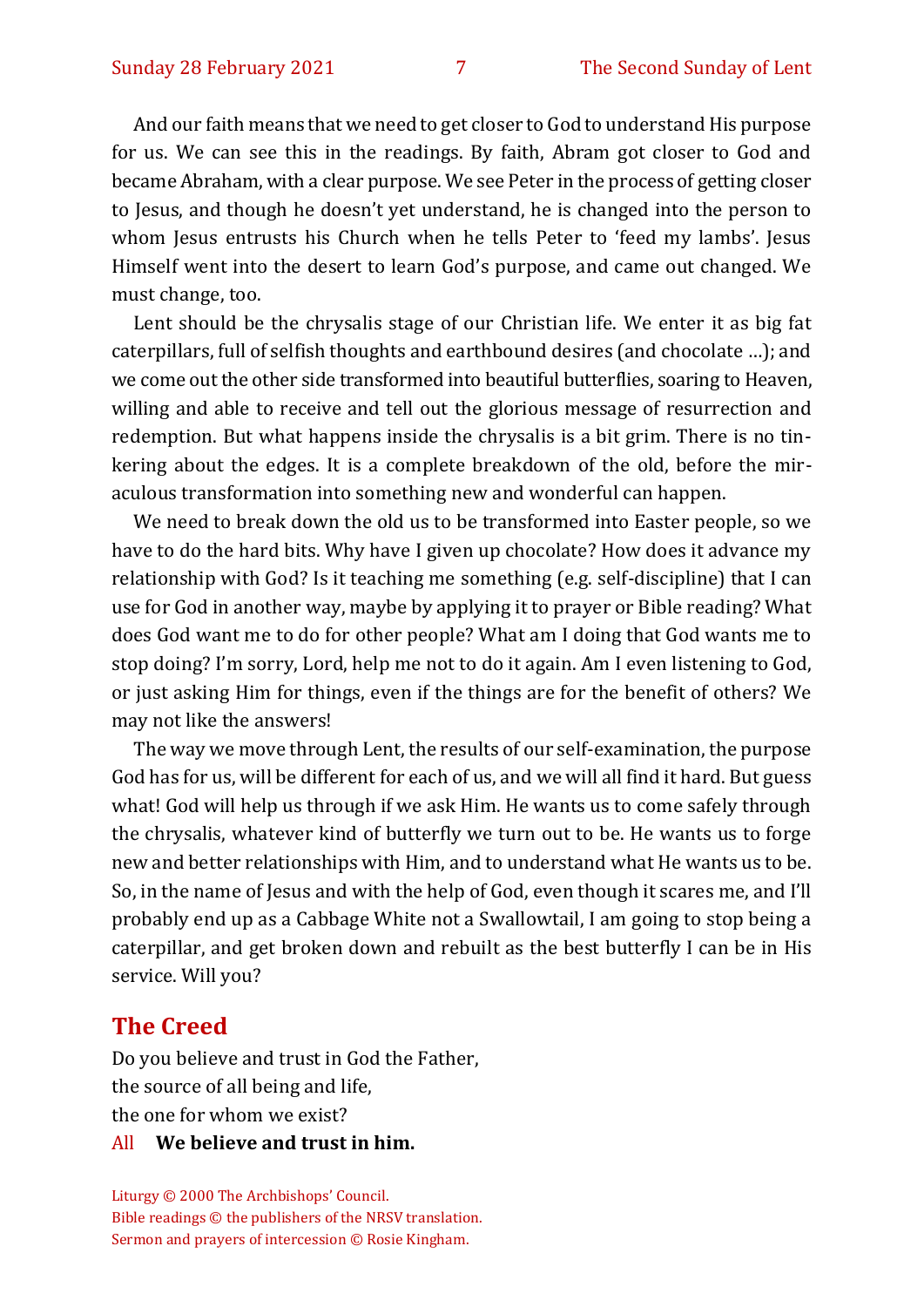Do you believe and trust in God the Son, who took our human nature, died for us and rose again?

#### All **We believe and trust in him.**

Do you believe and trust in God the Holy Spirit, who gives life to the people of God and makes Christ known in the world?

#### All **We believe and trust in him.**

This is the faith of the Church.

All **This is our faith. We believe and trust in one God, Father, Son and Holy Spirit. Amen.**

## **Prayers of intercession**

God of grace, we pray for your church throughout the world, especially where there is danger or derision for being Christian. Strengthen those in peril for your sake and surround them with your love.

We ask that you will give all your people such love and compassion that we cannot remain silent in the face of injustice and poverty.

As your grace fills our hearts so may we be stirred into action to demonstrate your love for all the world and for all creatures that live and move on this earth.

We ask that you would give us strength to be a voice crying for justice and peace. May your church be a liberating presence and offer love, compassion and whatever is needed to act justly, love mercy and walk humbly with our God.

Lord in your mercy

#### All **hear our prayer**

God of mercy and love, we pray for countries where justice seems far away, where human rights are ignored. Let us remind those in power that prisoners are not forgotten.

We pray that the dignity of life is respected and remember those who have no peace, who are trafficked or who live with violence at home or in wars in the wider world. We ask that those who torment, victimise or profit from the vulnerable and stir up hostility will turn from their ways.

May they learn of your love and somehow come to newness of life even in the midst of despair.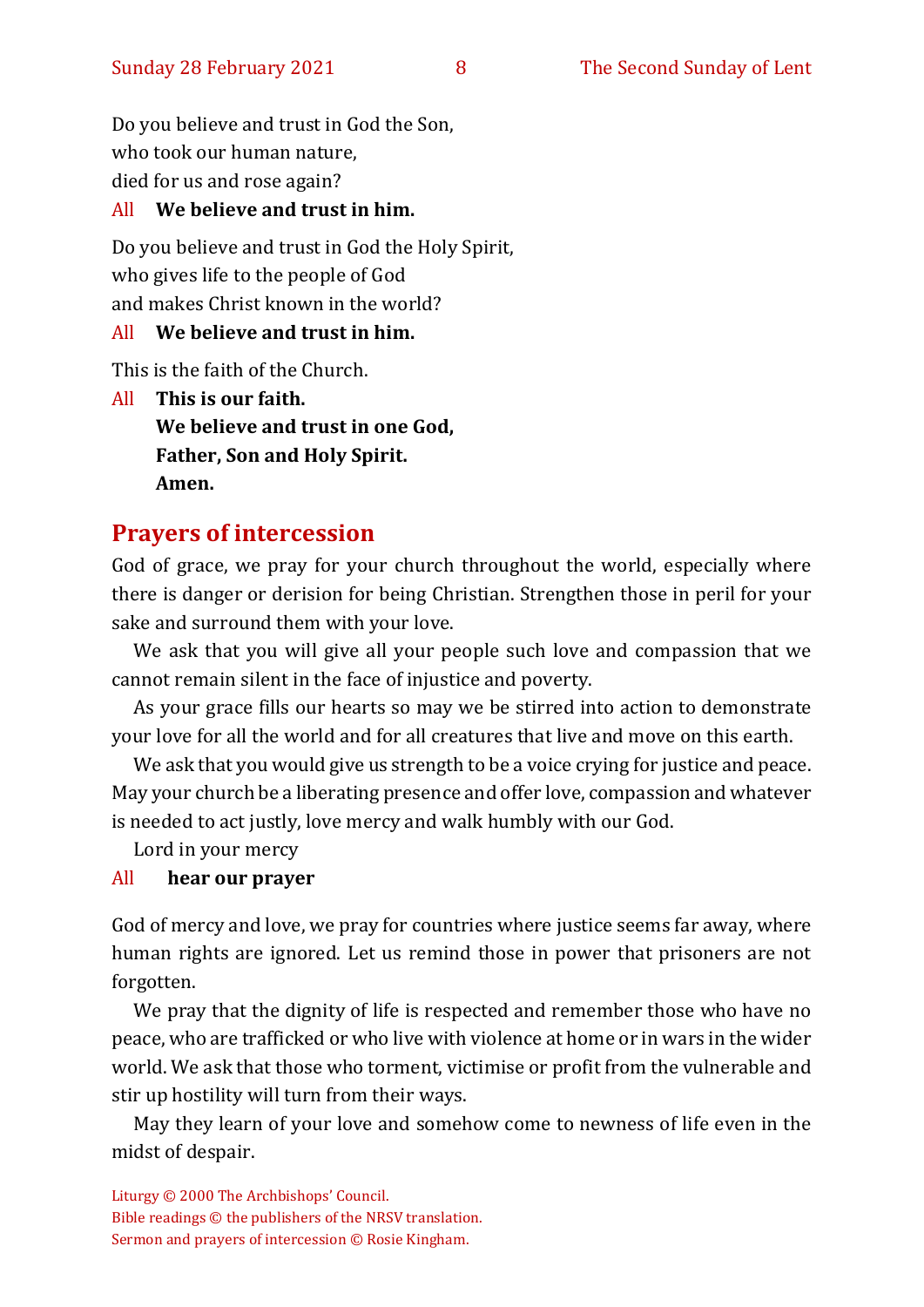Lord in your mercy

#### All **hear our prayer**

God of healing, we pray for the countless numbers of your children who suffer in this world in body, mind or spirit, for those who are leaving this life alone, for those who are friendless or depressed. We pray for all who suffer because of flood or drought, lack of food, clean water or medical help and supplies. We pray for ourselves that we may learn to see more clearly the needs of your children and to respond to those needs for they are our brothers and sisters.

We thank you for our families and friends and pray especially for those in particular need today. We pray that your peace and love will surround them bringing them comfort and strength.

Lord in your mercy

#### All **hear our prayer**

God of life, we thank you for those who have travelled before us on the way of the cross and are now at peace in your eternal presence. Help us to live in the assurance of your promise to us that this road of faith will lead into your kingdom. Lord in your mercy

#### All **hear our prayer**

Merciful Father,

All **accept these prayers for the sake of your Son, our Saviour Jesus Christ. Amen.**

## **The peace**

Since we are justified by faith, we have peace with God through our Lord Jesus Christ, who has given us access to his grace.

The peace of the Lord be always with you,

#### All **And also with you.**

HYMN 3 **O [thou who at this Eucharist](https://www.youtube.com/watch?v=u4FERL8Xeno)** (click on this link to hear the hymn)

The liturgy of the Communion Service appears below.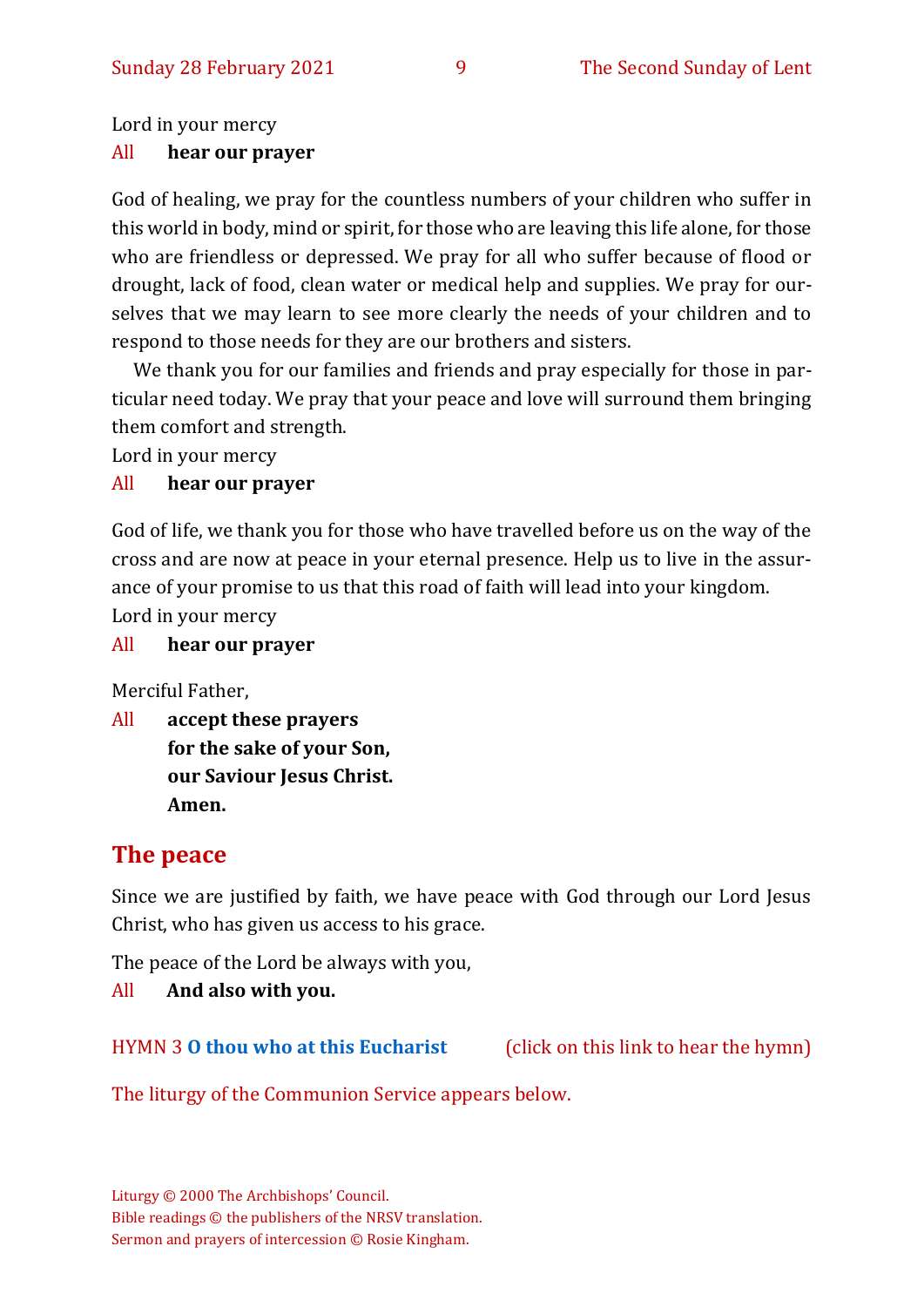# The Dismissal

Christ give you grace to grow in holiness, to deny yourselves, take up your cross, and follow him; and the blessing of God the Almighty: Father, Son, and Holy Spirit, be with you now and remain with you always. All **Amen.**

## HYMN 4 **[Be thou my guardian and my guide](https://www.youtube.com/watch?v=SFpaP-BGG4A)** (click on link to hear the hymn)

Go in peace to love and serve the Lord.

All **In the name of Christ. Amen.**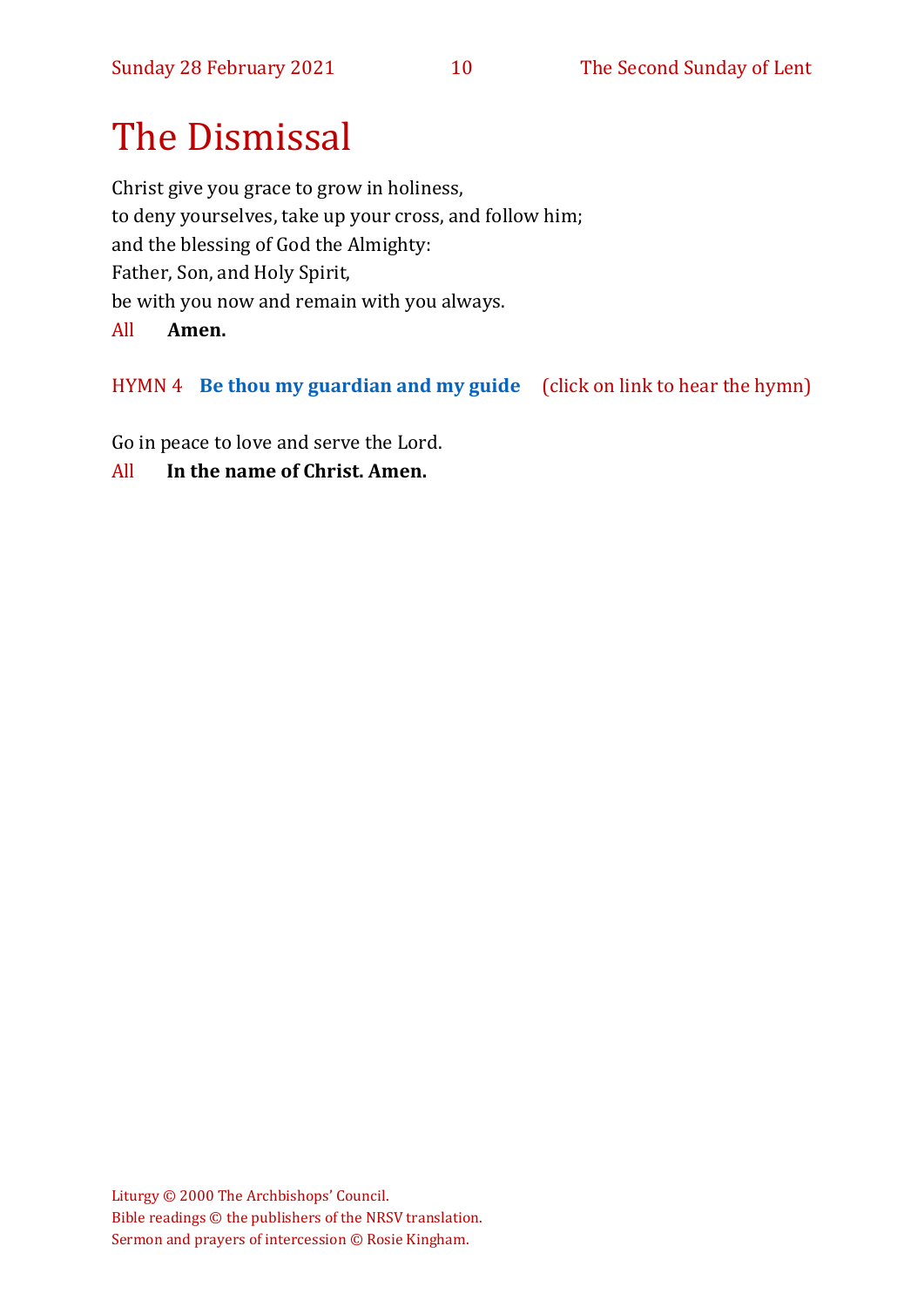## The Liturgy of the Sacrament

## Eucharistic Prayer (prayer E)

The Lord be with you

## All **and also with you.**

Lift up your hearts.

## All **We lift them to the Lord.**

Let us give thanks to the Lord our God.

### All **It is right to give thanks and praise.**

Father, you made the world and love your creation. You gave your Son Jesus Christ to be our Saviour. His dying and rising have set us free from sin and death. And so we gladly thank you, with saints and angels praising you, and saying,

All **Holy, holy, holy Lord, God of power and might, heaven and earth are full of your glory. Hosanna in the highest. Blessed is he who comes in the name of the Lord. Hosanna in the highest.**

We praise and bless you, loving Father, through Jesus Christ, our Lord; and as we obey his command, send your Holy Spirit, that broken bread and wine outpoured may be for us the body and blood of your dear Son.

On the night before he died he had supper with his friends and, taking bread, he praised you. He broke the bread, gave it to them and said: Take, eat; this is my body which is given for you; do this in remembrance of me.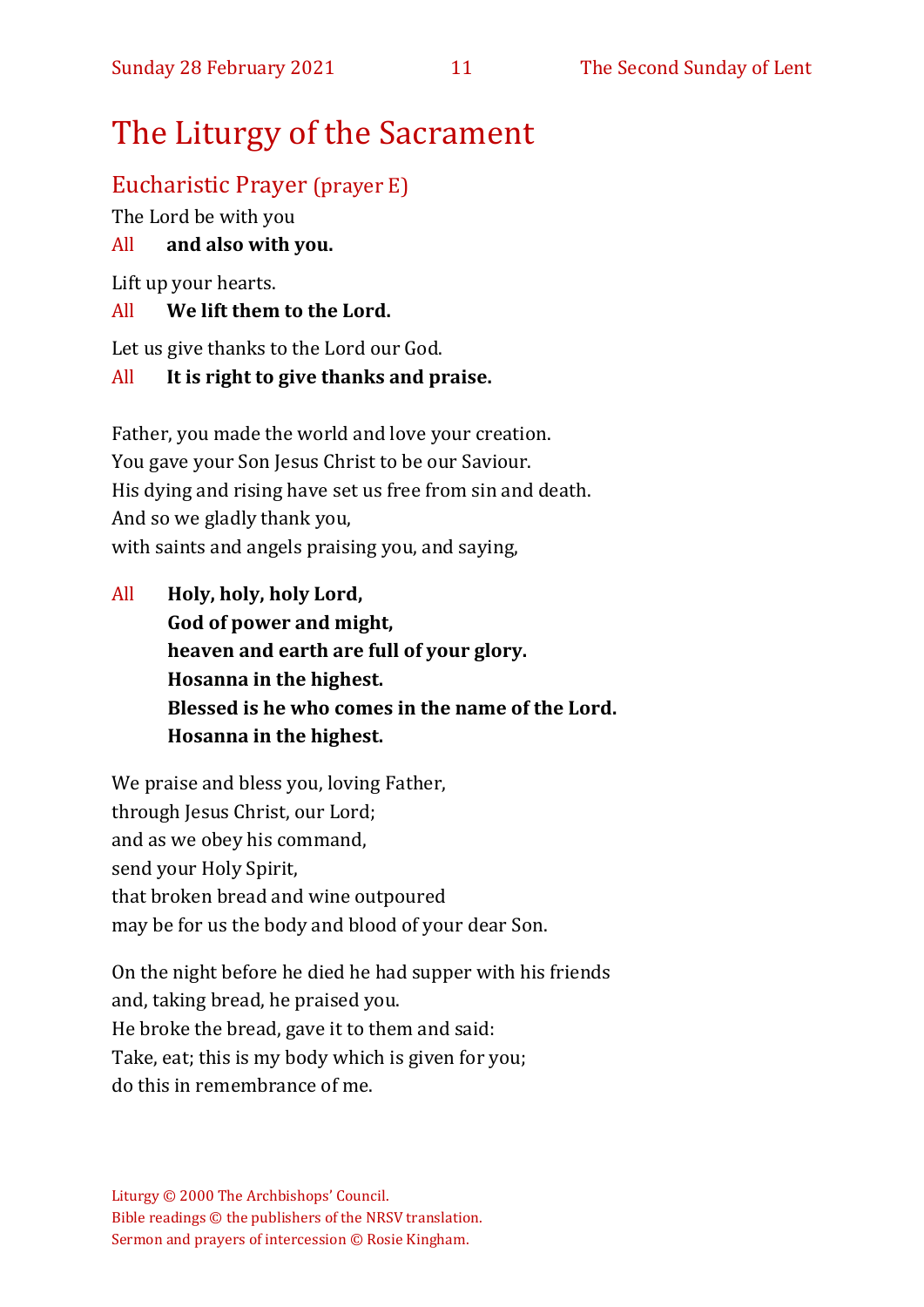When supper was ended he took the cup of wine. Again he praised you, gave it to them and said: Drink this, all of you; this is my blood of the new covenant, which is shed for you and for many for the forgiveness of sins. Do this, as often as you drink it, in remembrance of me.

So, Father, we remember all that Jesus did, in him we plead with confidence his sacrifice made once for all upon the cross.

Bringing before you the bread of life and cup of salvation, we proclaim his death and resurrection until he comes in glory.

Great is the mystery of faith:

## All **Christ has died. Christ is risen. Christ will come again.**

Lord of all life, help us to work together for that day when your kingdom comes and justice and mercy will be seen in all the earth.

Look with favour on your people, gather us in your loving arms and bring us with all the saints to feast at your table in heaven.

Through Christ, and with Christ, and in Christ, in the unity of the Holy Spirit, all honour and glory are yours, O loving Father, for ever and ever.

All **Amen.**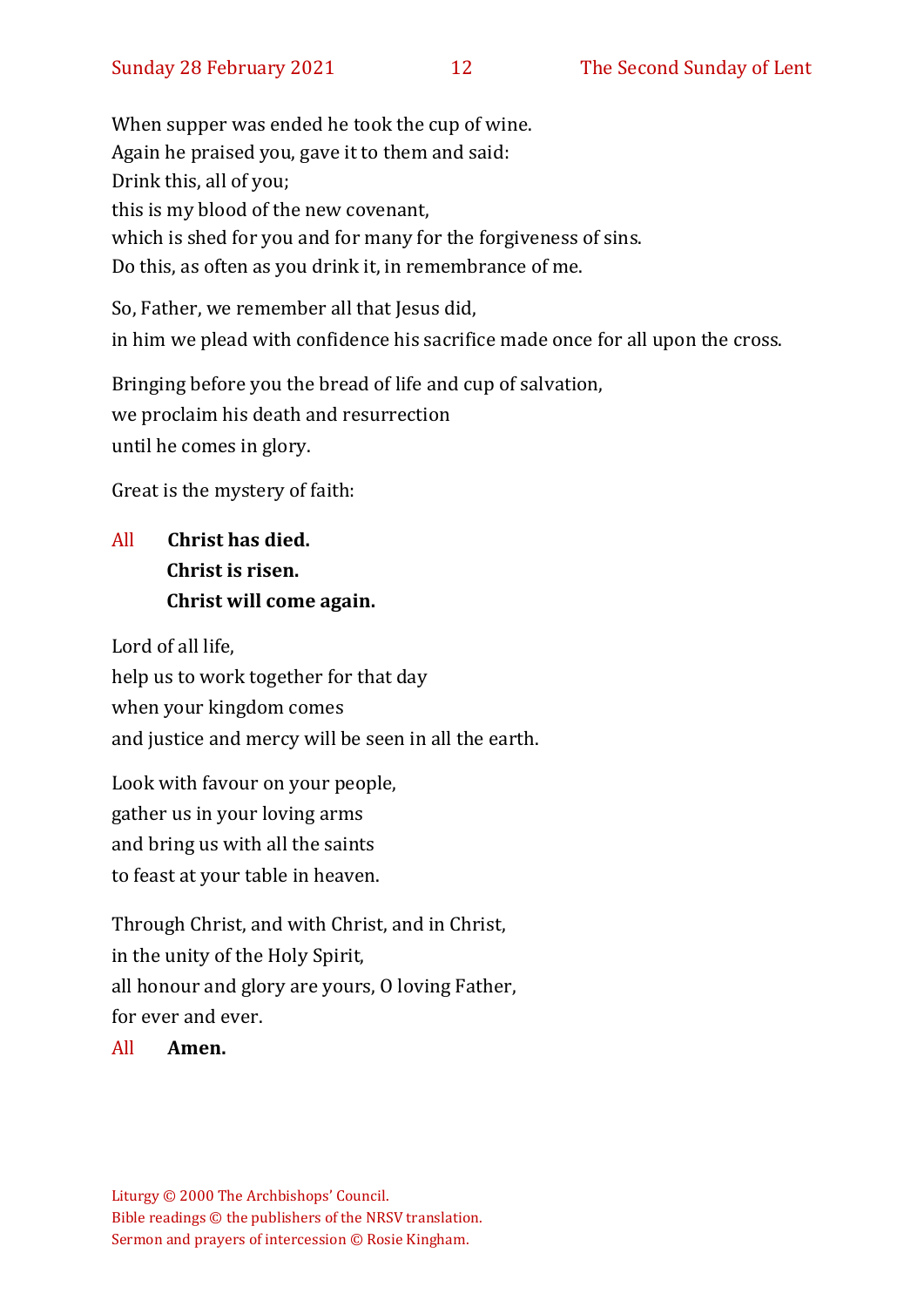## The Lord's Prayer

As our Saviour taught us, so we pray

All **Our Father in heaven, hallowed be your name, your kingdom come, your will be done, on earth as in heaven. Give us today our daily bread. Forgive us our sins as we forgive those who sin against us. Lead us not into temptation but deliver us from evil. For the kingdom, the power,** 

**and the glory are yours now and for ever. Amen.**

## Breaking of the Bread

We break this bread to share in the body of Christ.

- All **Though we are many, we are one body, because we all share in one bread.**
- All **Lamb of God,**

**you take away the sin of the world, have mercy on us.**

**Lamb of God, you take away the sin of the world, have mercy on us.**

**Lamb of God, you take away the sin of the world, grant us peace.**

Draw near with faith. Receive the body of our Lord Jesus Christ which he gave for you, and his blood which he shed for you. Eat and drink in remembrance that he died for you, and feed on him in your hearts by faith with thanksgiving.